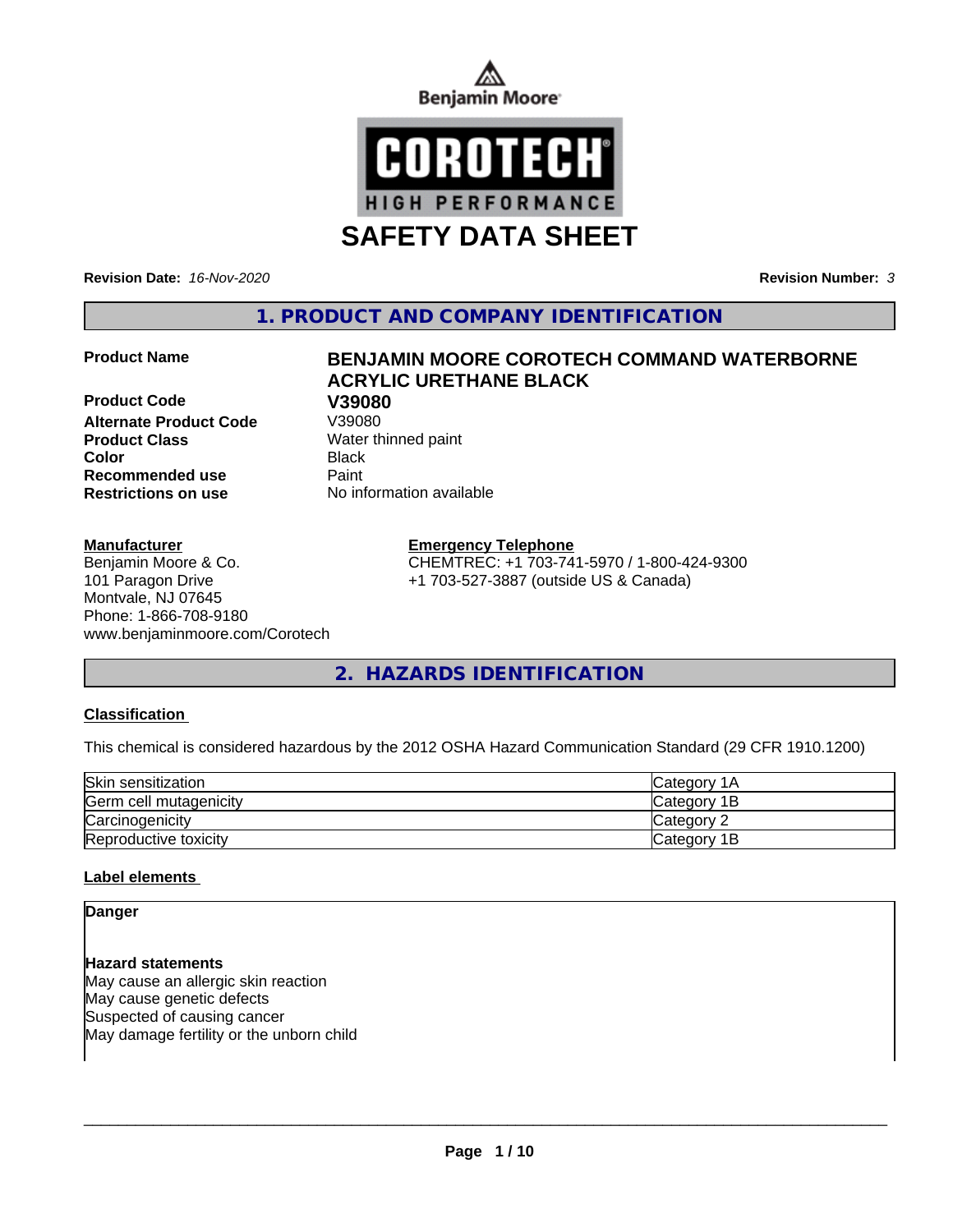

**Appearance** liquid **Contract Contract Contract Contract Contract Contract Contract Contract Contract Contract Contract Contract Contract Contract Contract Contract Contract Contract Contract Contract Contract Contract Con** 

## **Precautionary Statements - Prevention**

Obtain special instructions before use Do not handle until all safety precautions have been read and understood Use personal protective equipment as required Avoid breathing dust/fume/gas/mist/vapors/spray Contaminated work clothing should not be allowed out of the workplace Wear protective gloves

## **Precautionary Statements - Response**

IF exposed or concerned: Get medical advice/attention **Skin** IF ON SKIN: Wash with plenty of soap and water If skin irritation or rash occurs: Get medical advice/attention Wash contaminated clothing before reuse

## **Precautionary Statements - Storage**

Store locked up

#### **Precautionary Statements - Disposal** Dispose of contents/container to an approved waste disposal plant

#### **Hazards not otherwise classified (HNOC)** Not applicable

## **Other information**

No information available

 **CAUTION:** All floor coatings may become slippery when wet. Where non-skid characteristics are desired, use an appropriate anti-slip aggregate.

 **WARNING:** This product contains isothiazolinone compounds at levels of <0.1%. These substances are biocides commonly found in most paints and a variety of personal care products as a preservative. Certain individuals may be sensitive or allergic to these substances, even at low levels.

# **3. COMPOSITION INFORMATION ON COMPONENTS**

| <b>Chemical name</b>            | <b>CAS No.</b> | Weight-%    |
|---------------------------------|----------------|-------------|
| Carbon black l                  | 1333-86-4      | - 5         |
| Zinc phosphate                  | 7779-90-0      | $0.5 - 1$   |
| Alcohols, C12 - 14, ethoxylated | 68439-50-9     | $0.1 - 0.5$ |
| Ammonium hvdroxide              | 1336-21-6      | $0.1 - 0.5$ |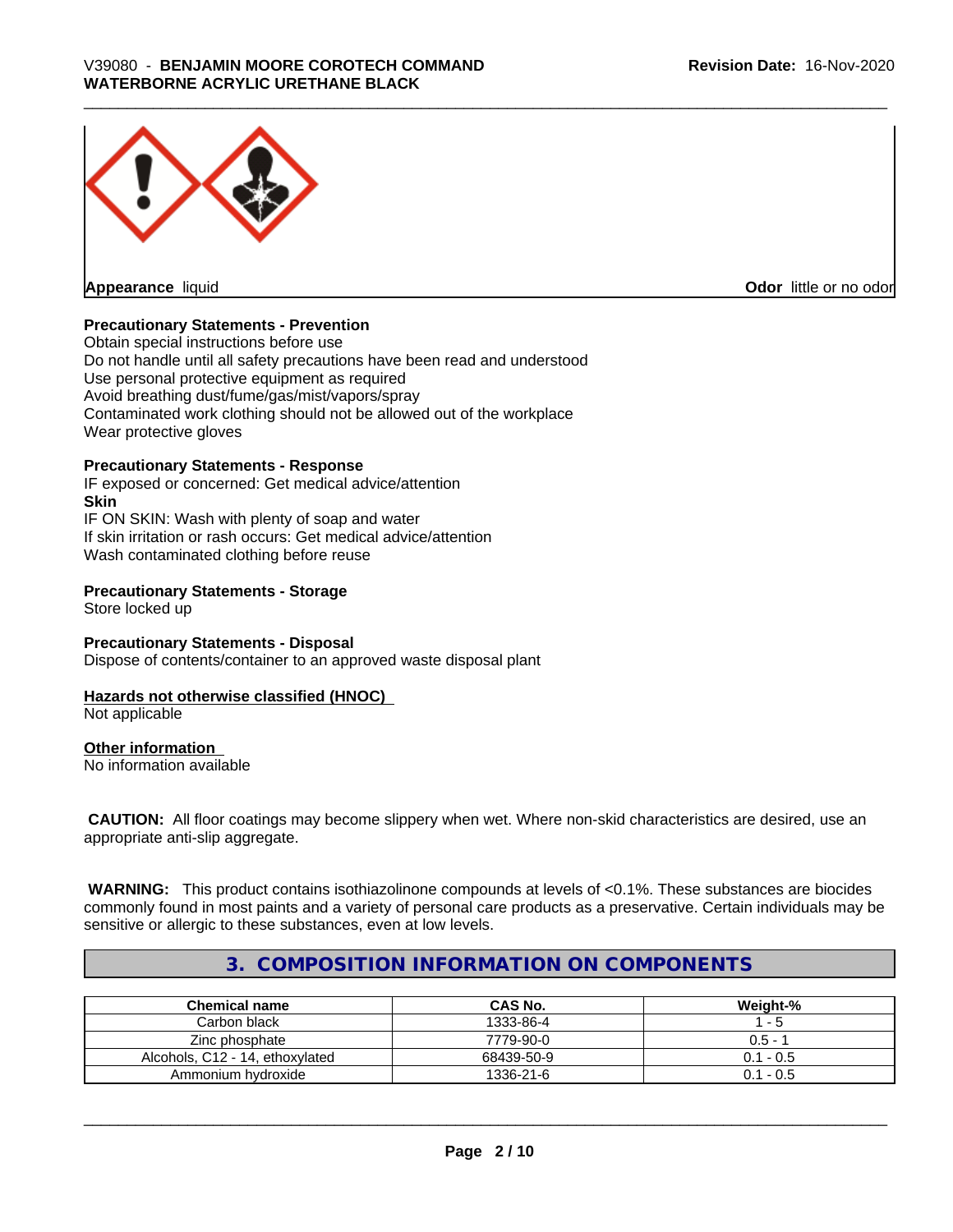# \_\_\_\_\_\_\_\_\_\_\_\_\_\_\_\_\_\_\_\_\_\_\_\_\_\_\_\_\_\_\_\_\_\_\_\_\_\_\_\_\_\_\_\_\_\_\_\_\_\_\_\_\_\_\_\_\_\_\_\_\_\_\_\_\_\_\_\_\_\_\_\_\_\_\_\_\_\_\_\_\_\_\_\_\_\_\_\_\_\_\_\_\_ V39080 - **BENJAMIN MOORE COROTECH COMMAND WATERBORNE ACRYLIC URETHANE BLACK**

| Poly(oxy-1,2-ethanediyl),<br>.alpha.-[3-[3-(2H-benzotriazol-2-yl)-5-(1,1-dimeth<br>ylethyl)-4-hydroxyphenyl]-1-oxopropyl]-.omega.-h<br>vdroxv-                                                                          | 104810-48-2 | $0.1 - 0.5$ |
|-------------------------------------------------------------------------------------------------------------------------------------------------------------------------------------------------------------------------|-------------|-------------|
| Carbamic acid, 1H-benzimidazol-2-yl-, methyl<br>ester                                                                                                                                                                   | 10605-21-7  | $0.1 - 0.5$ |
| Poly(oxy-1,2-ethanediyl),<br>.alpha.-[3-[3-(2H-benzotriazol-2-yl)-5-(1,1-dimeth<br>ylethyl)-4-hydroxyphenyl]-1-oxopropyl]-.omega.-[<br>3-[3-(2H-benzotriazol-2-yl)-5-(1,1-dimethylethyl)-<br>4-hydroxyphenyl]-1-oxoprop | 104810-47-1 | $0.1 - 0.5$ |
| Decanedioic acid.<br>bis(1,2,2,6,6-pentamethyl-4-piperidinyl) ester                                                                                                                                                     | 41556-26-7  | $0.1 - 0.5$ |

| 4. FIRST AID MEASURES                                                                                                                                                                                                               |
|-------------------------------------------------------------------------------------------------------------------------------------------------------------------------------------------------------------------------------------|
| If symptoms persist, call a physician. Show this safety data sheet to the doctor in<br>attendance.                                                                                                                                  |
| Rinse thoroughly with plenty of water for at least 15 minutes and consult a<br>physician.                                                                                                                                           |
| Wash off immediately with soap and plenty of water while removing all<br>contaminated clothes and shoes. If skin irritation persists, call a physician. Wash<br>clothing before reuse. Destroy contaminated articles such as shoes. |
| Move to fresh air. If symptoms persist, call a physician.                                                                                                                                                                           |
| Clean mouth with water and afterwards drink plenty of water. Consult a physician<br>if necessary.                                                                                                                                   |
| May cause allergic skin reaction.                                                                                                                                                                                                   |
| Treat symptomatically.                                                                                                                                                                                                              |
|                                                                                                                                                                                                                                     |

**5. FIRE-FIGHTING MEASURES**

| <b>Suitable Extinguishing Media</b>                   | Use extinguishing measures that are appropriate to local<br>circumstances and the surrounding environment.                                   |
|-------------------------------------------------------|----------------------------------------------------------------------------------------------------------------------------------------------|
| Protective equipment and precautions for firefighters | As in any fire, wear self-contained breathing apparatus<br>pressure-demand, MSHA/NIOSH (approved or equivalent)<br>and full protective gear. |
| <b>Specific Hazards Arising From The Chemical</b>     | Closed containers may rupture if exposed to fire or<br>extreme heat.                                                                         |
| Sensitivity to mechanical impact                      | No.                                                                                                                                          |
| Sensitivity to static discharge                       | No.                                                                                                                                          |
| <b>Flash Point Data</b>                               |                                                                                                                                              |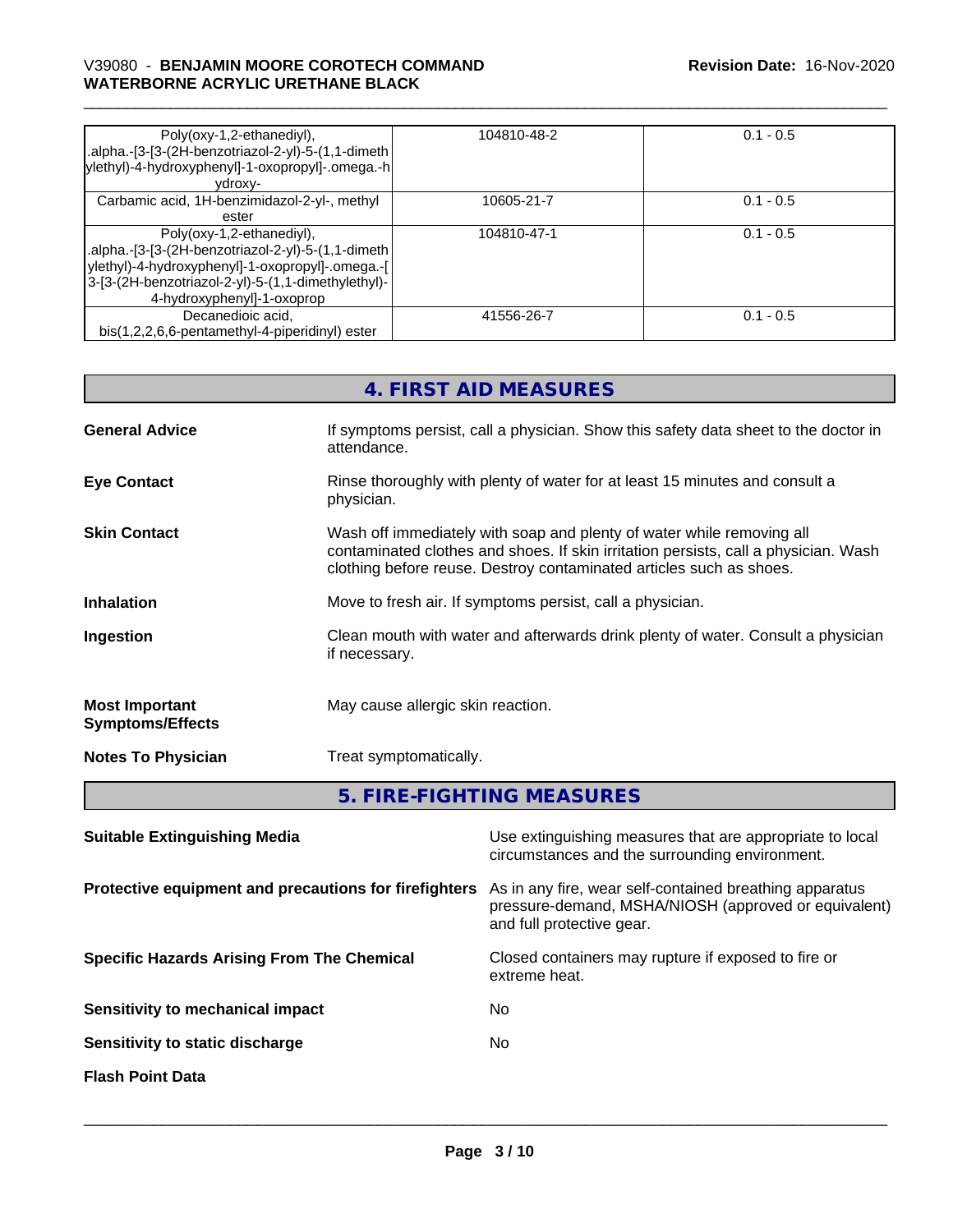| Flash point (°F)<br>Flash Point (°C)<br><b>Method</b>         |                        | 250<br>121<br><b>PMCC</b>        |                                |
|---------------------------------------------------------------|------------------------|----------------------------------|--------------------------------|
| <b>Flammability Limits In Air</b>                             |                        |                                  |                                |
| Lower flammability limit:<br><b>Upper flammability limit:</b> |                        | Not applicable<br>Not applicable |                                |
| <b>NFPA</b><br>Health: 2                                      | <b>Flammability: 1</b> | <b>Instability: 0</b>            | <b>Special: Not Applicable</b> |
| <b>NFPA Legend</b><br>0 - Not Hazardous<br>1 - Slightly       |                        |                                  |                                |

2 - Moderate

3 - High

4 - Severe

*The ratings assigned are only suggested ratings, the contractor/employer has ultimate responsibilities for NFPA ratings where this system is used.*

*Additional information regarding the NFPA rating system is available from the National Fire Protection Agency (NFPA) at www.nfpa.org.*

# **6. ACCIDENTAL RELEASE MEASURES**

| <b>Personal Precautions</b>      | Avoid contact with skin, eyes and clothing. Ensure adequate ventilation.                                                                                                         |
|----------------------------------|----------------------------------------------------------------------------------------------------------------------------------------------------------------------------------|
| <b>Other Information</b>         | Prevent further leakage or spillage if safe to do so.                                                                                                                            |
| <b>Environmental precautions</b> | See Section 12 for additional Ecological Information.                                                                                                                            |
| <b>Methods for Cleaning Up</b>   | Soak up with inert absorbent material. Sweep up and shovel into suitable<br>containers for disposal.                                                                             |
|                                  | 7. HANDLING AND STORAGE                                                                                                                                                          |
| Handling                         | Avoid contact with skin, eyes and clothing. Avoid breathing vapors, spray mists or<br>sanding dust. In case of insufficient ventilation, wear suitable respiratory<br>equipment. |
| <b>Storage</b>                   | Keep container tightly closed. Keep out of the reach of children.                                                                                                                |
| <b>Incompatible Materials</b>    | No information available                                                                                                                                                         |

# **8. EXPOSURE CONTROLS/PERSONAL PROTECTION**

## **Exposure Limits**

| <b>Chemical name</b> | ACGIH TL <sup>V</sup>                                | OSHA PEL                               |
|----------------------|------------------------------------------------------|----------------------------------------|
| Carbon black         | TWA.<br>inhalable particulate<br>3 ma/m <sup>3</sup> | <b>TWA</b><br>ma/m <sup>3</sup><br>◡.◡ |
|                      | matter                                               |                                        |

## **Legend**

ACGIH - American Conference of Governmental Industrial Hygienists Exposure Limits OSHA - Occupational Safety & Health Administration Exposure Limits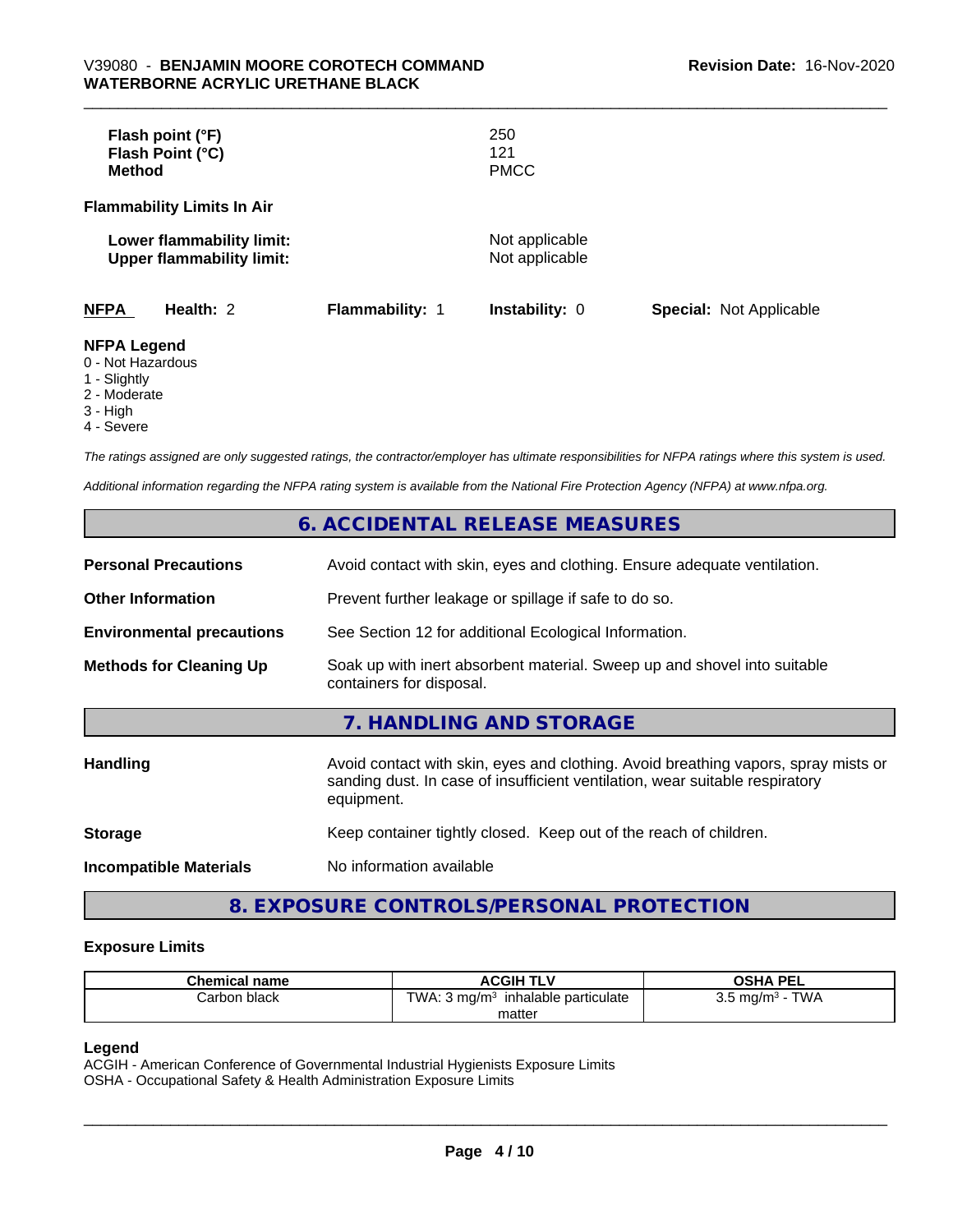| <b>Engineering Measures</b>                                                                                                   | Ensure adequate ventilation, especially in confined areas.                                                                                                                                                                                                                                                                                                                                                                                             |
|-------------------------------------------------------------------------------------------------------------------------------|--------------------------------------------------------------------------------------------------------------------------------------------------------------------------------------------------------------------------------------------------------------------------------------------------------------------------------------------------------------------------------------------------------------------------------------------------------|
| <b>Personal Protective Equipment</b><br><b>Eye/Face Protection</b><br><b>Skin Protection</b><br><b>Respiratory Protection</b> | Safety glasses with side-shields.<br>Protective gloves and impervious clothing.<br>Use only with adequate ventilation. In operations where exposure limits are<br>exceeded, use a NIOSH approved respirator that has been selected by a<br>technically qualified person for the specific work conditions. When spraying the<br>product or applying in confined areas, wear a NIOSH approved respirator<br>specified for paint spray or organic vapors. |
| <b>Hygiene Measures</b>                                                                                                       | Avoid contact with skin, eyes and clothing. Remove and wash contaminated<br>clothing before re-use. Wash thoroughly after handling.                                                                                                                                                                                                                                                                                                                    |

# **9. PHYSICAL AND CHEMICAL PROPERTIES**

**Appearance** liquid **Odor** little or no odor **Odor Threshold** No information available **Density (lbs/gal)** 8.6 - 8.7 **Specific Gravity** 1.03 - 1.05 **pH** No information available **Viscosity (cps)** No information available **Solubility(ies)** No information available in the solution of the solution of the solution available in the solution of the solution of the solution of the solution of the solution of the solution of the solution of the so **Water solubility Water solubility Water solubility Water solubility Water solubility Water solution Evaporation Rate No information available No information available Vapor pressure** No information available **Vapor density Vapor density No information available Wt.** % Solids 30 - 40 **Vol. % Solids** 30 - 40 **Wt. % Volatiles** 60 - 70 **Vol. % Volatiles** 60 - 70<br> **VOC Requiatory Limit (q/L)** 60 - 70 **VOC Regulatory Limit (g/L)**  $\le$  15<br>Boiling Point (°F) 212 **Boiling Point (°F) Boiling Point (°C)** 100 **Freezing point (°F)** 32 **Freezing Point (°C)** 0 **Flash point (°F)** 250 **Flash Point (°C)** 121 **Method** PMCC **Flammability (solid, gas)** Not applicable **Upper flammability limit:** Not applicable **Lower flammability limit:**<br> **Autoignition Temperature (°F)** Not applicable available and the Mustafable and Mustafable and Mustafable and Mu **Autoignition Temperature (°F)**<br> **Autoignition Temperature (°C)** No information available **Autoignition Temperature (°C) Decomposition Temperature (°F)** No information available **Decomposition Temperature (°C)** No information available<br> **Partition coefficient Partition available** 

**No information available**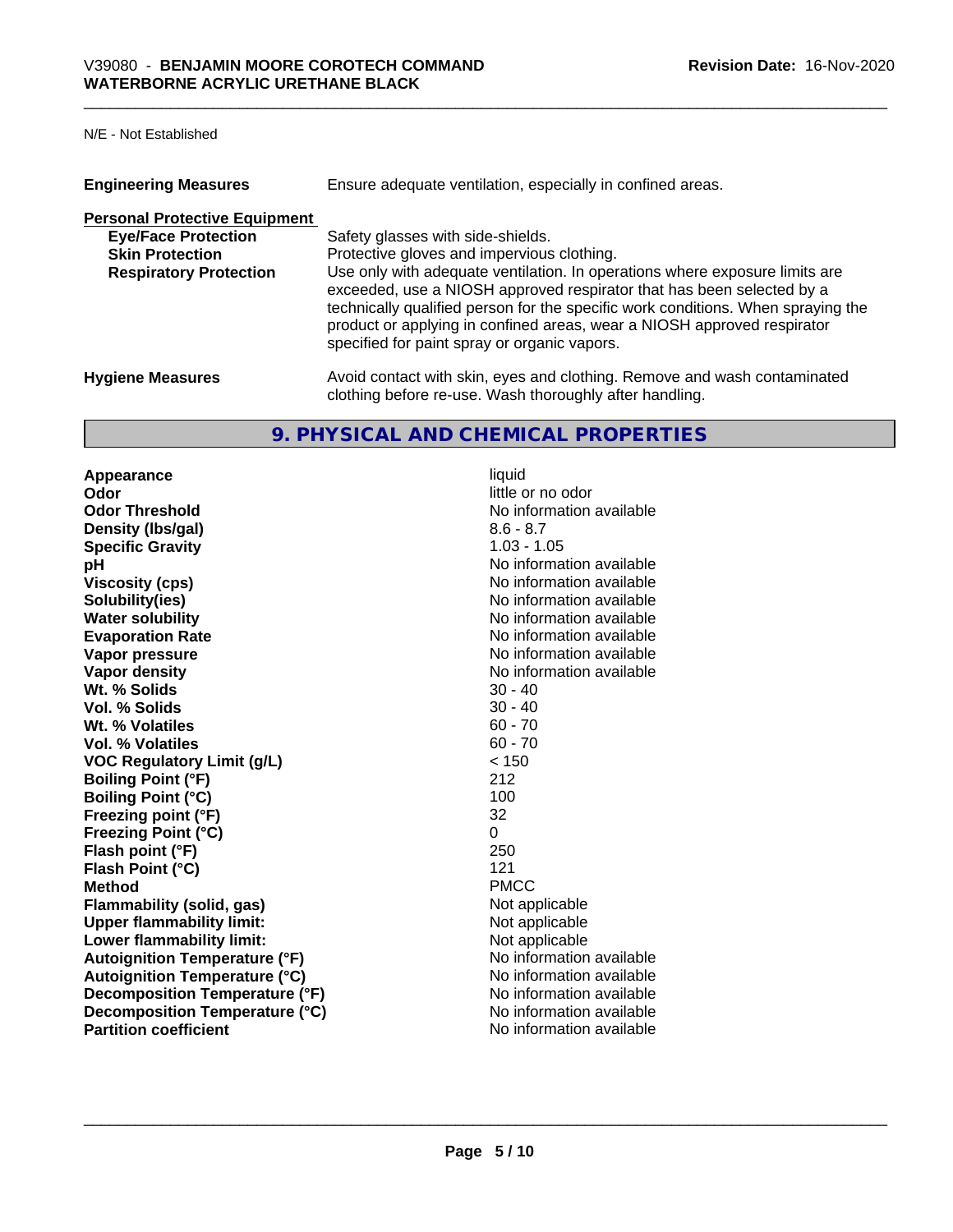# **10. STABILITY AND REACTIVITY**

| <b>Reactivity</b>                       | Not Applicable                           |
|-----------------------------------------|------------------------------------------|
| <b>Chemical Stability</b>               | Stable under normal conditions.          |
| <b>Conditions to avoid</b>              | Prevent from freezing.                   |
| <b>Incompatible Materials</b>           | No materials to be especially mentioned. |
| <b>Hazardous Decomposition Products</b> | None under normal use.                   |
| Possibility of hazardous reactions      | None under normal conditions of use.     |

# **11. TOXICOLOGICAL INFORMATION**

| <b>Product Information</b>                                                                 |                                                                                                                 |  |
|--------------------------------------------------------------------------------------------|-----------------------------------------------------------------------------------------------------------------|--|
| Information on likely routes of exposure                                                   |                                                                                                                 |  |
| <b>Principal Routes of Exposure</b>                                                        | Eye contact, skin contact and inhalation.                                                                       |  |
| <b>Acute Toxicity</b>                                                                      |                                                                                                                 |  |
| <b>Product Information</b>                                                                 | No information available                                                                                        |  |
| Symptoms related to the physical, chemical and toxicological characteristics               |                                                                                                                 |  |
| <b>Symptoms</b>                                                                            | No information available                                                                                        |  |
| Delayed and immediate effects as well as chronic effects from short and long-term exposure |                                                                                                                 |  |
| Eye contact                                                                                | May cause slight irritation.                                                                                    |  |
| <b>Skin contact</b>                                                                        | Substance may cause slight skin irritation. Prolonged or repeated contact may dry<br>skin and cause irritation. |  |
| <b>Inhalation</b>                                                                          | May cause irritation of respiratory tract.                                                                      |  |
| Ingestion                                                                                  | Ingestion may cause gastrointestinal irritation, nausea, vomiting and diarrhea.                                 |  |
| <b>Sensitization</b>                                                                       | May cause an allergic skin reaction                                                                             |  |
| <b>Neurological Effects</b>                                                                | No information available.                                                                                       |  |
| <b>Mutagenic Effects</b>                                                                   | Suspected of causing genetic defects.                                                                           |  |
| <b>Reproductive Effects</b>                                                                | May damage fertility or the unborn child.                                                                       |  |
| <b>Developmental Effects</b>                                                               | No information available.                                                                                       |  |
| <b>Target organ effects</b>                                                                | No information available.                                                                                       |  |
| <b>STOT - single exposure</b>                                                              | No information available.                                                                                       |  |
| <b>STOT - repeated exposure</b>                                                            | No information available.                                                                                       |  |
| Other adverse effects                                                                      | No information available.                                                                                       |  |
| <b>Aspiration Hazard</b>                                                                   | No information available                                                                                        |  |
| <b>Numerical measures of toxicity</b>                                                      |                                                                                                                 |  |
|                                                                                            | The following values are calculated based on chapter 3.1 of the GHS document                                    |  |

| <b>ATEmix (oral)</b>                 | 41743 mg/kg |
|--------------------------------------|-------------|
| <b>ATEmix (inhalation-dust/mist)</b> | 424.9 mg/L  |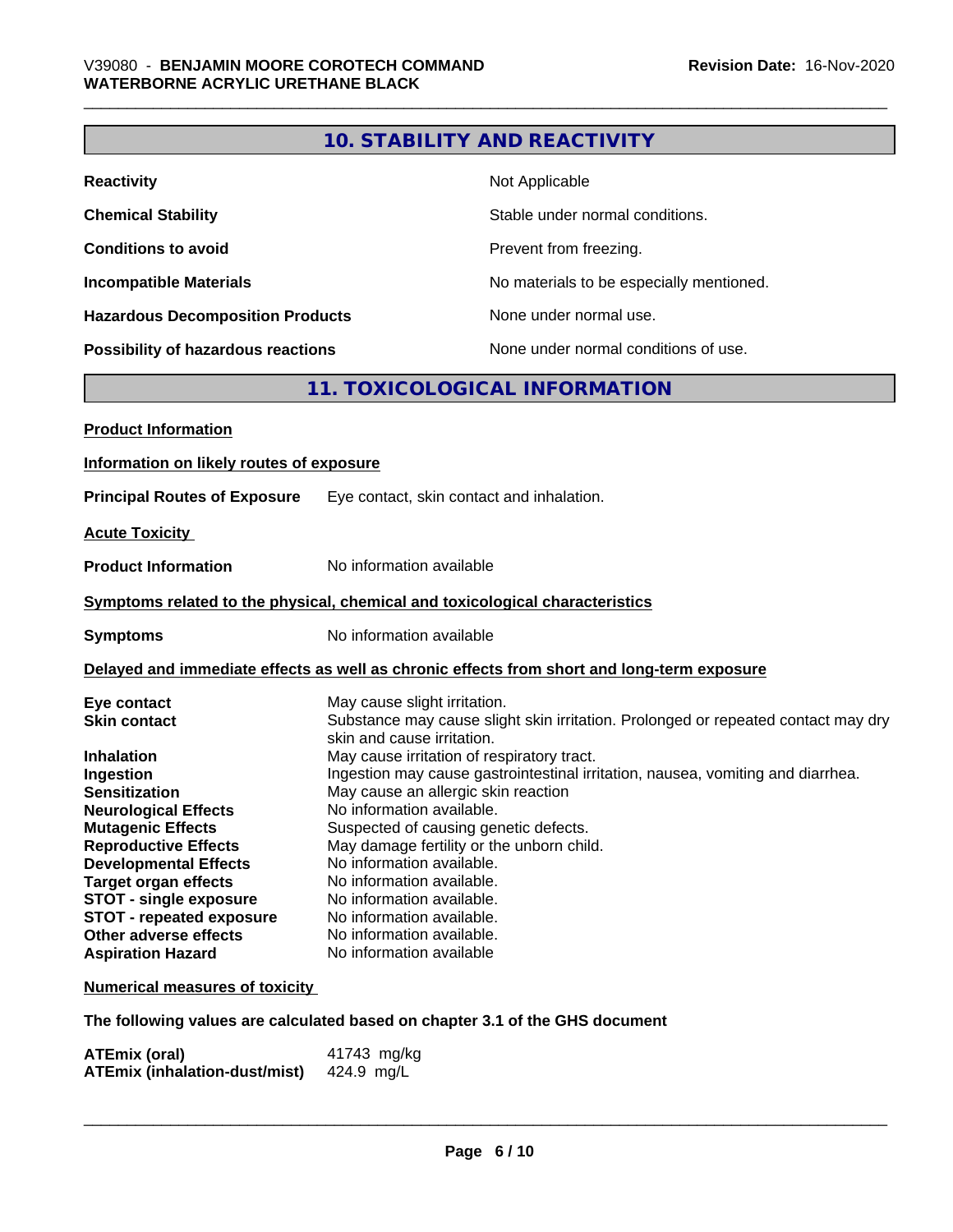# **Component Information**

| Chemical name                                                                         | Oral LD50             | Dermal LD50              | Inhalation LC50 |
|---------------------------------------------------------------------------------------|-----------------------|--------------------------|-----------------|
| Carbon black<br>1333-86-4                                                             | $> 15400$ mg/kg (Rat) | $>$ 3 g/kg (Rabbit)      |                 |
| Zinc phosphate<br>7779-90-0                                                           | $>$ 5000 mg/kg (Rat)  |                          |                 |
| Ammonium hydroxide<br>1336-21-6                                                       | $=$ 350 mg/kg (Rat)   |                          |                 |
| Carbamic acid,<br>1H-benzimidazol-2-yl-, methyl ester<br>10605-21-7                   | $> 5050$ mg/kg (Rat)  | $> 10000$ mg/kg (Rabbit) |                 |
| Decanedioic acid,<br>bis(1,2,2,6,6-pentamethyl-4-piperidi<br>nyl) ester<br>41556-26-7 | $= 2615$ mg/kg (Rat)  |                          |                 |

# **Chronic Toxicity**

## **Carcinogenicity**

*The information below indicateswhether each agency has listed any ingredient as a carcinogen:.*

| <b>Chemical name</b> | <b>IARC</b>               | <b>NTP</b> | OSHA   |  |
|----------------------|---------------------------|------------|--------|--|
|                      | Possible<br>2B<br>⊧ Human |            | Listed |  |
| Carbon<br>black      | Carcinogen                |            |        |  |

## **Legend**

IARC - International Agency for Research on Cancer NTP - National Toxicity Program OSHA - Occupational Safety & Health Administration

**12. ECOLOGICAL INFORMATION**

# **Ecotoxicity Effects**

The environmental impact of this product has not been fully investigated.

## **Product Information**

## **Acute Toxicity to Fish**

No information available

## **Acute Toxicity to Aquatic Invertebrates**

No information available

# **Acute Toxicity to Aquatic Plants**

No information available

## **Persistence / Degradability**

No information available.

## **Bioaccumulation**

There is no data for this product.

## **Mobility in Environmental Media**

No information available.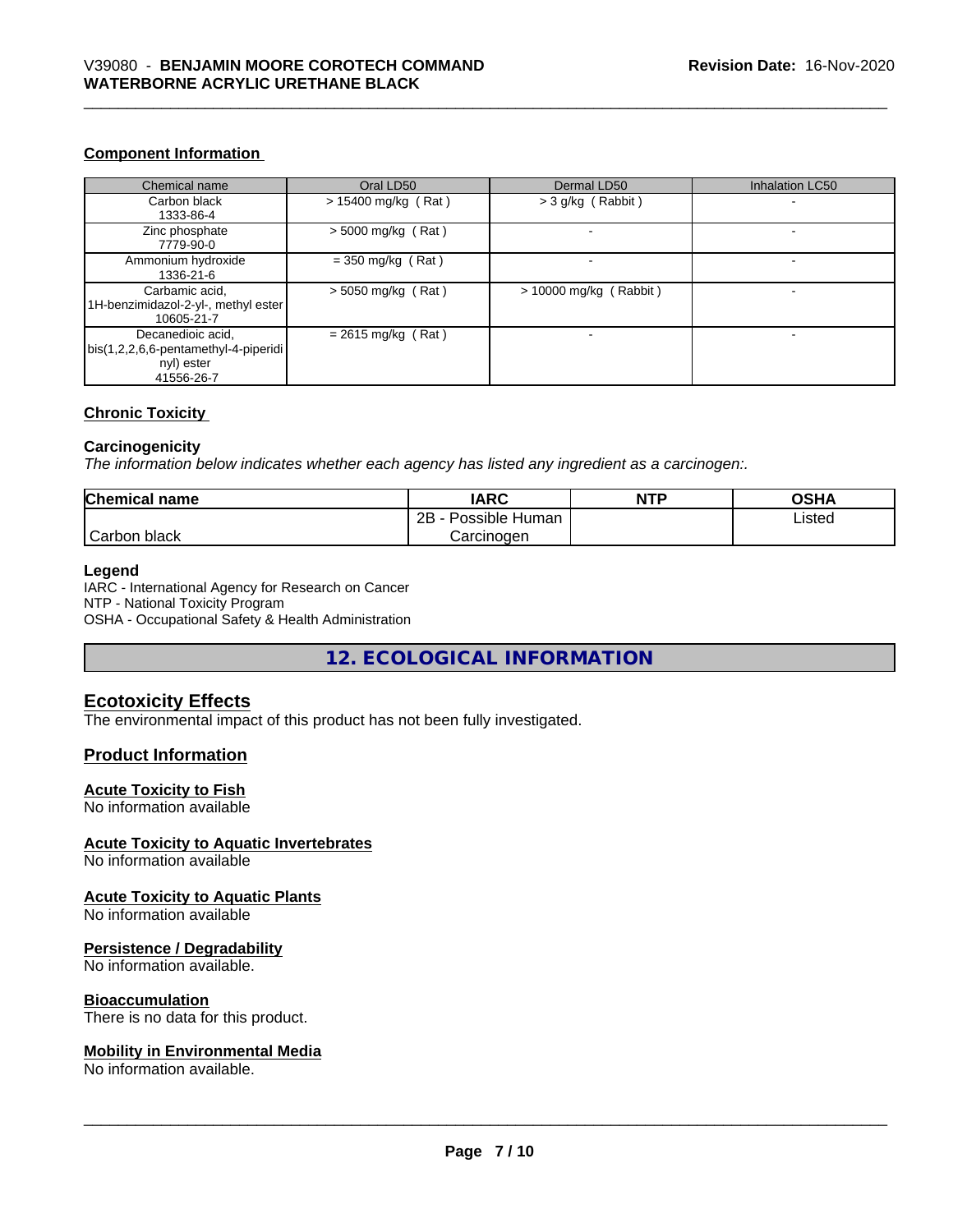**Ozone**

No information available

## **Component Information**

## **Acute Toxicity to Fish**

Carbamic acid, 1H-benzimidazol-2-yl-, methyl ester LC50: 1.5 mg/L (Rainbow Trout - 96 hr.)

# **Acute Toxicity to Aquatic Invertebrates**

Carbamic acid, 1H-benzimidazol-2-yl-, methyl ester LC50: 0.22 mg/L (water flea - 48 hr.)

# **Acute Toxicity to Aquatic Plants**

No information available

|                                                                                                                                                                            | 13. DISPOSAL CONSIDERATIONS                                                                                                                                                                                               |  |  |
|----------------------------------------------------------------------------------------------------------------------------------------------------------------------------|---------------------------------------------------------------------------------------------------------------------------------------------------------------------------------------------------------------------------|--|--|
| <b>Waste Disposal Method</b>                                                                                                                                               | Dispose of in accordance with federal, state, and local regulations. Local<br>requirements may vary, consult your sanitation department or state-designated<br>environmental protection agency for more disposal options. |  |  |
|                                                                                                                                                                            | 14. TRANSPORT INFORMATION                                                                                                                                                                                                 |  |  |
| <b>DOT</b>                                                                                                                                                                 | Not regulated                                                                                                                                                                                                             |  |  |
| <b>ICAO/IATA</b>                                                                                                                                                           | Not regulated                                                                                                                                                                                                             |  |  |
| <b>IMDG / IMO</b>                                                                                                                                                          | Not regulated                                                                                                                                                                                                             |  |  |
|                                                                                                                                                                            | <b>15. REGULATORY INFORMATION</b>                                                                                                                                                                                         |  |  |
| <b>International Inventories</b>                                                                                                                                           |                                                                                                                                                                                                                           |  |  |
| <b>TSCA: United States</b><br><b>DSL: Canada</b>                                                                                                                           | Yes - All components are listed or exempt.<br>Yes - All components are listed or exempt.                                                                                                                                  |  |  |
| <b>Federal Regulations</b>                                                                                                                                                 |                                                                                                                                                                                                                           |  |  |
| SARA 311/312 hazardous categorization<br>Acute health hazard<br><b>Chronic Health Hazard</b><br>Fire hazard<br>Sudden release of pressure hazard<br><b>Reactive Hazard</b> | Yes<br>Yes<br><b>No</b><br>No.<br>No                                                                                                                                                                                      |  |  |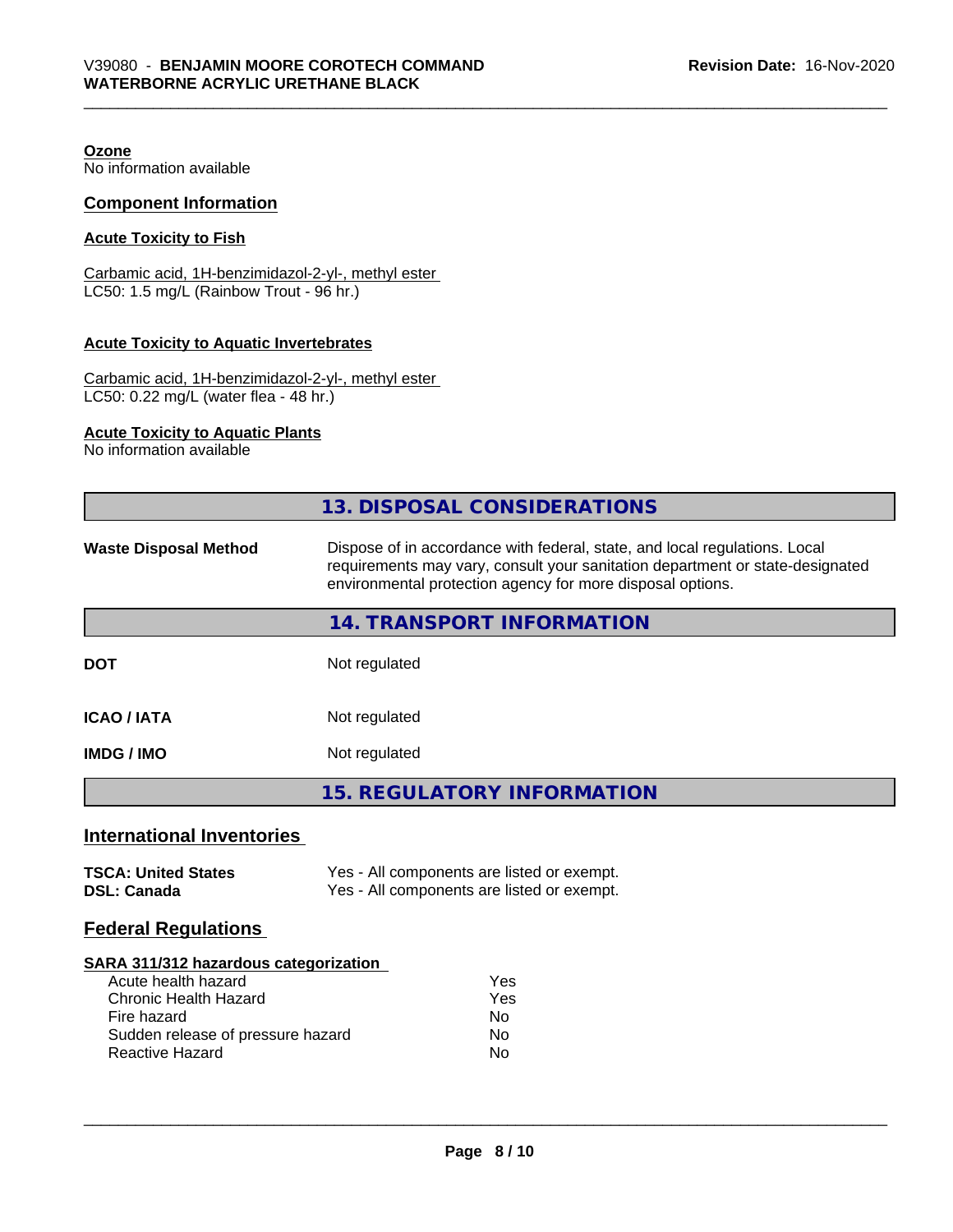## **SARA 313**

Section 313 of Title III of the Superfund Amendments and Reauthorization Act of 1986 (SARA). This product contains a chemical or chemicals which are subject to the reporting requirements of the Act and Title 40 of the Code of Federal Regulations, Part 372:

*None*

## **Clean Air Act,Section 112 Hazardous Air Pollutants (HAPs) (see 40 CFR 61)**

This product contains the following HAPs:

*None*

# **US State Regulations**

## **California Proposition 65**

**WARNING:** Cancer and Reproductive Harm- www.P65warnings.ca.gov

## **State Right-to-Know**

| <b>Chemical name</b>                  | <b>Massachusetts</b> | <b>New Jersey</b> | Pennsylvania |
|---------------------------------------|----------------------|-------------------|--------------|
| Carbon black                          |                      |                   |              |
| Carbamic acid, 1H-benzimidazol-2-yl-, |                      |                   |              |
| methyl ester                          |                      |                   |              |

## **Legend**

X - Listed

# **16. OTHER INFORMATION**

| HMIS - | Health: 2* | <b>Flammability: 1</b> | <b>Reactivity: 0 PPE: -</b> |  |
|--------|------------|------------------------|-----------------------------|--|
|        |            |                        |                             |  |

## **HMIS Legend**

- 0 Minimal Hazard
- 1 Slight Hazard
- 2 Moderate Hazard
- 3 Serious Hazard
- 4 Severe Hazard
- \* Chronic Hazard
- X Consult your supervisor or S.O.P. for "Special" handling instructions.

*Note: The PPE rating has intentionally been left blank. Choose appropriate PPE that will protect employees from the hazards the material will present under the actual normal conditions of use.*

*Caution: HMISÒ ratings are based on a 0-4 rating scale, with 0 representing minimal hazards or risks, and 4 representing significant hazards or risks. Although HMISÒ ratings are not required on MSDSs under 29 CFR 1910.1200, the preparer, has chosen to provide them. HMISÒ ratings are to be used only in conjunction with a fully implemented HMISÒ program by workers who have received appropriate HMISÒ training. HMISÒ is a registered trade and service mark of the NPCA. HMISÒ materials may be purchased exclusively from J. J. Keller (800) 327-6868.*

 **WARNING!** If you scrape, sand, or remove old paint, you may release lead dust. LEAD IS TOXIC. EXPOSURE TO